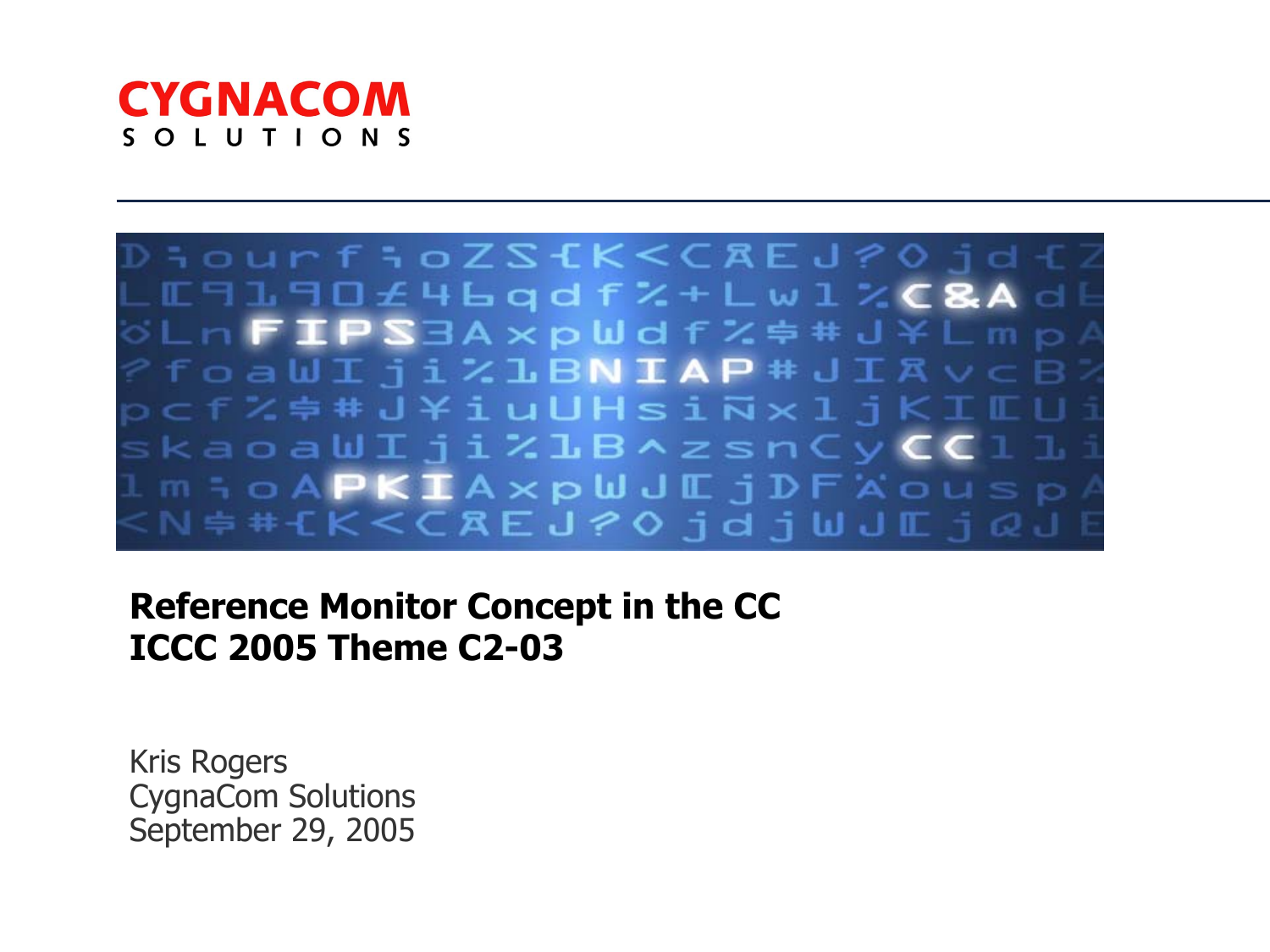#### CYGNACOM SOLUTIONS

## Introduction

- Principles of the Reference Monitor Concept
- Anderson Report 1972
- TCSEC 1985
- CC V2.1 1999
- CC V3 2005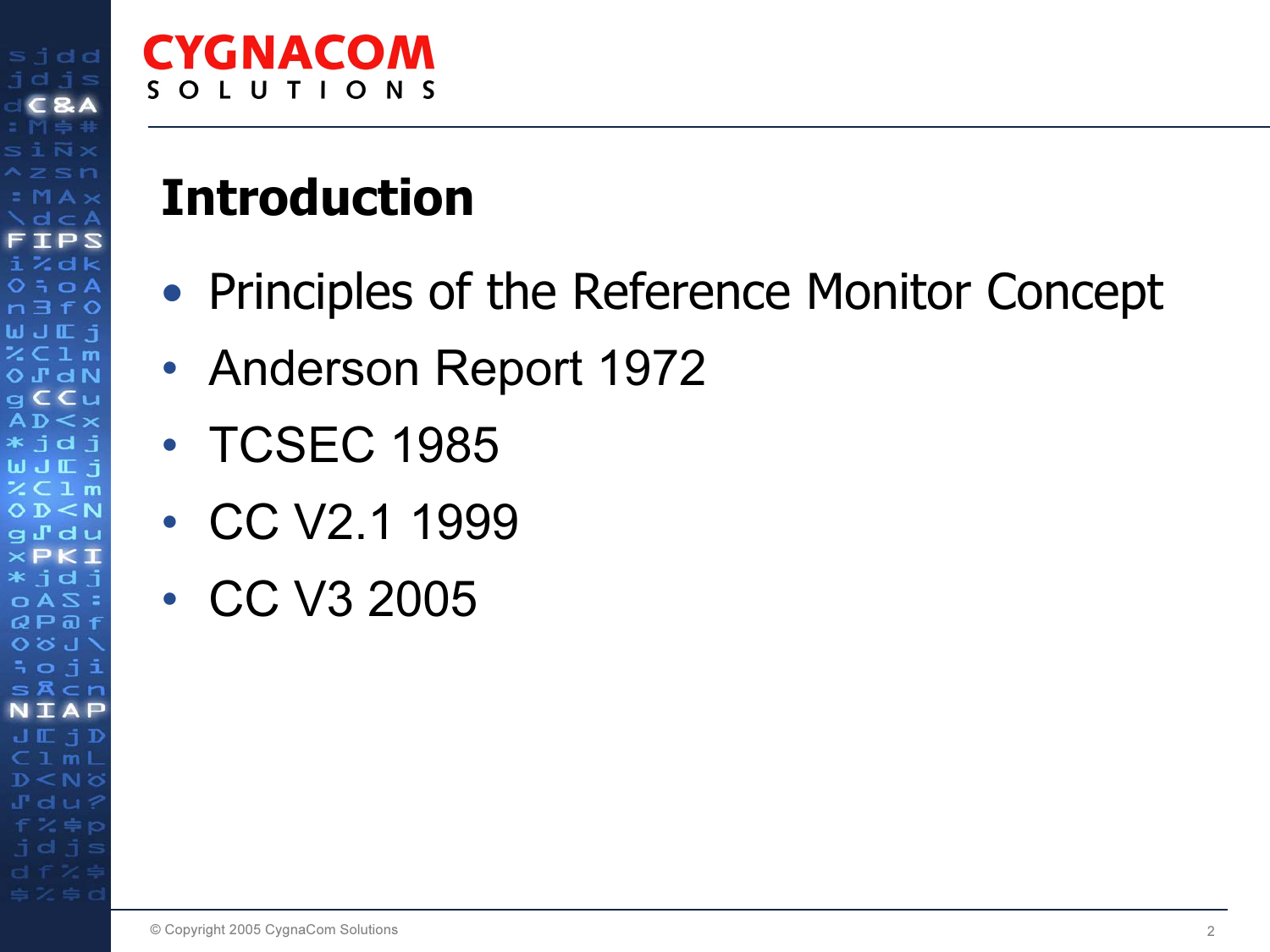## *CNACOM*

## Anderson Report 1972

- First introduced reference monitor concept
- Implementation of the reference monitor concept is defined as a "reference validation mechanism."
- 3 principles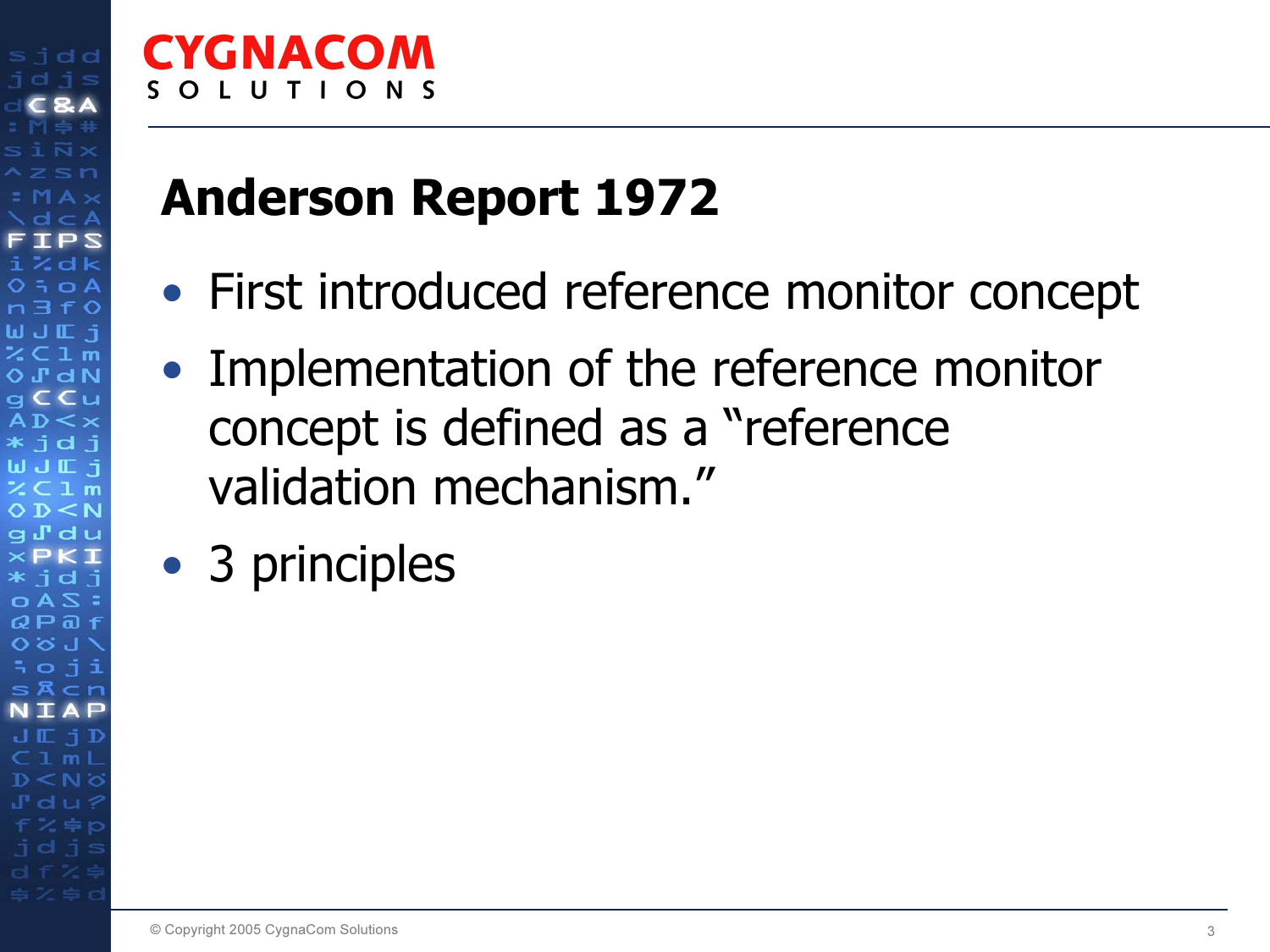## 3 Reference Monitor Principles

- 1. The reference validation mechanism must be tamper proof.
	- "Tamperproofness"
- 2. The reference validation mechanism must **always** be invoked.
	- $\mathcal{L}_{\mathcal{A}}$ "Always invoked"
- 3. The reference validation mechanism must be small enough to be subject to analysis and tests to assure that it is correct.
	- "Small enough to be analyzed"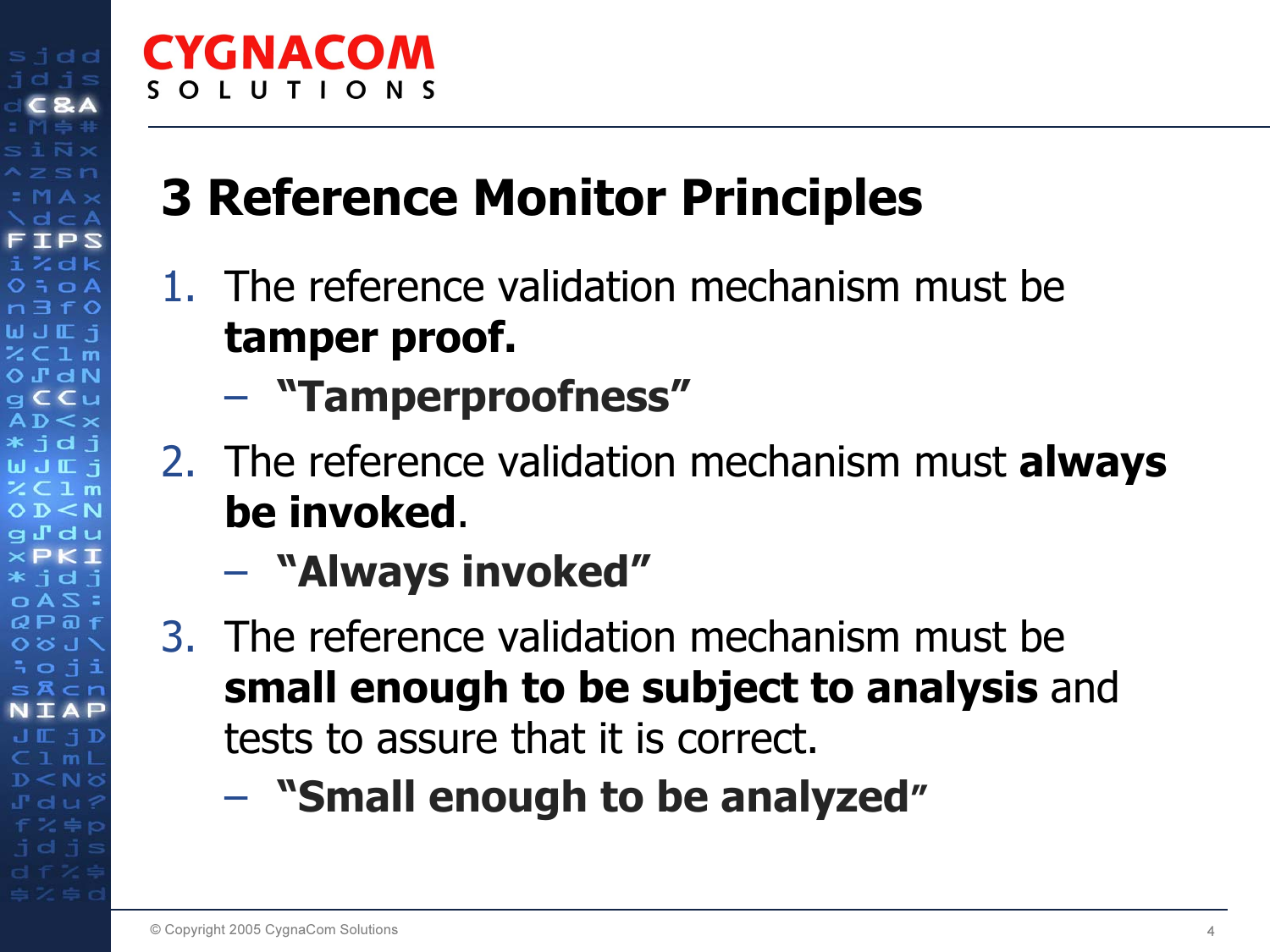## TCSEC Introduction

- Trusted Computer Security Evaluation Criteria (TCSEC)
- Also known as the Orange Book
- $\bullet$  Used for IT security evaluations in the U.S. before the Common Criteria.
- 6 hierarchical classes of requirements
	- Lowest to highest: C1, C2, B1, B2, B3, and A1.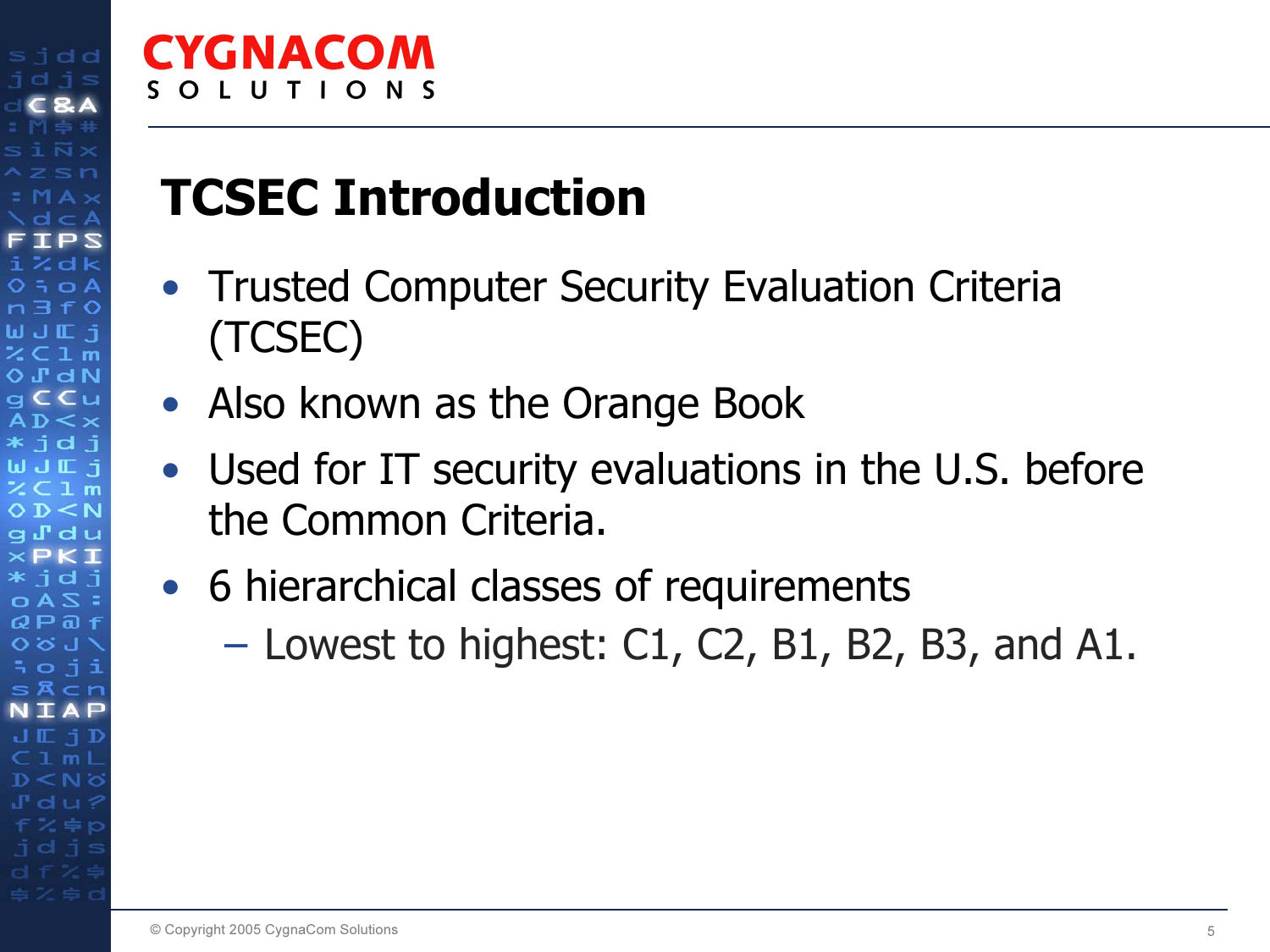#### CYGNACOM ONS  $\mathbf{L}$   $\mathbf{U}$ T L

### Reference Monitor in the TCSEC

- Reference monitor concept is incorporated into the system architecture requirements
- System architecture requirements are **assurance** requirements.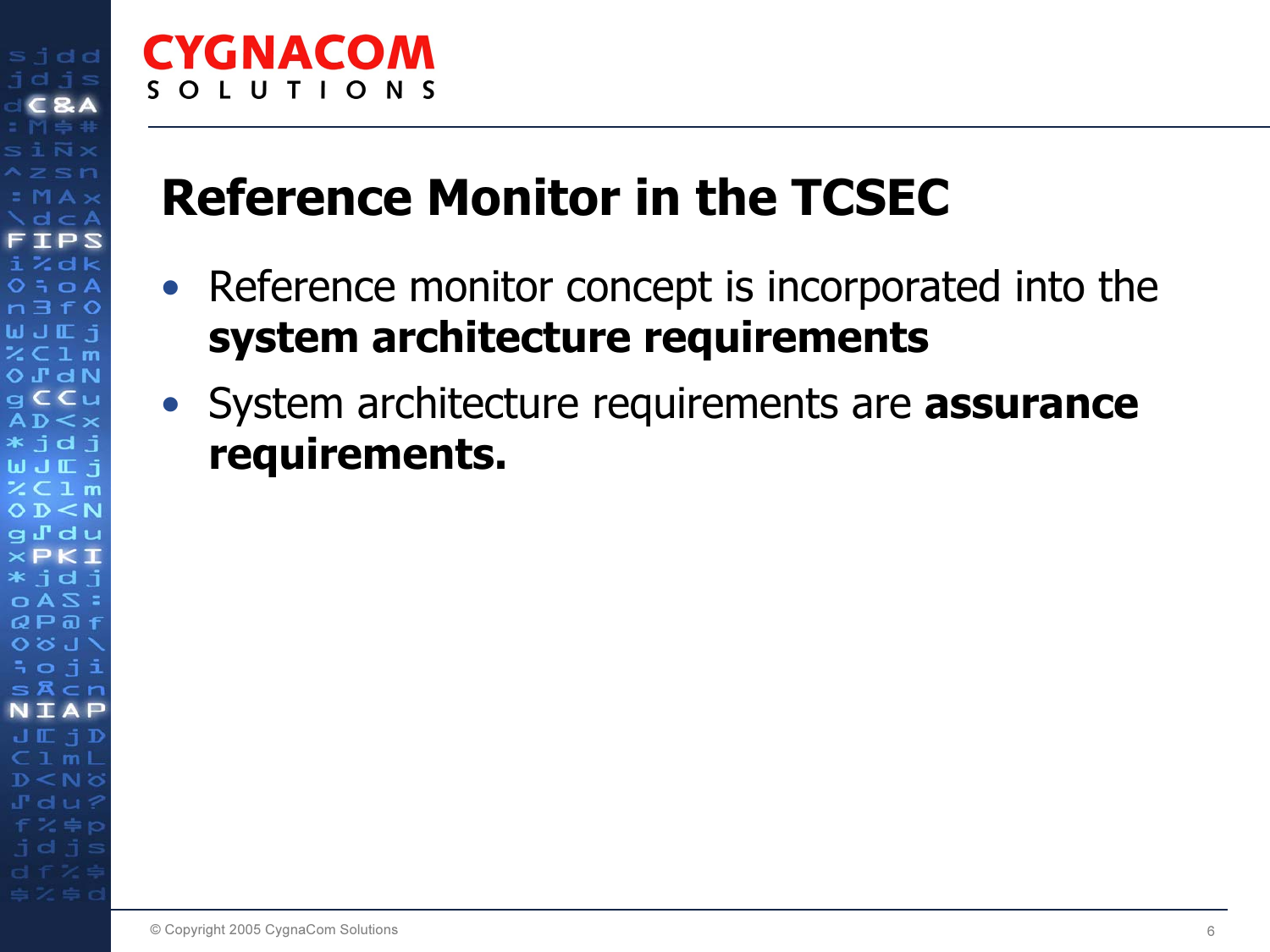## TCSEC "Tamperproofness"

- C1: "The TCB shall maintain a domain for its own execution that protects it from external interference or tampering."
- B1: "The TCB shall maintain process isolation through the provision of distinct address spaces under its control."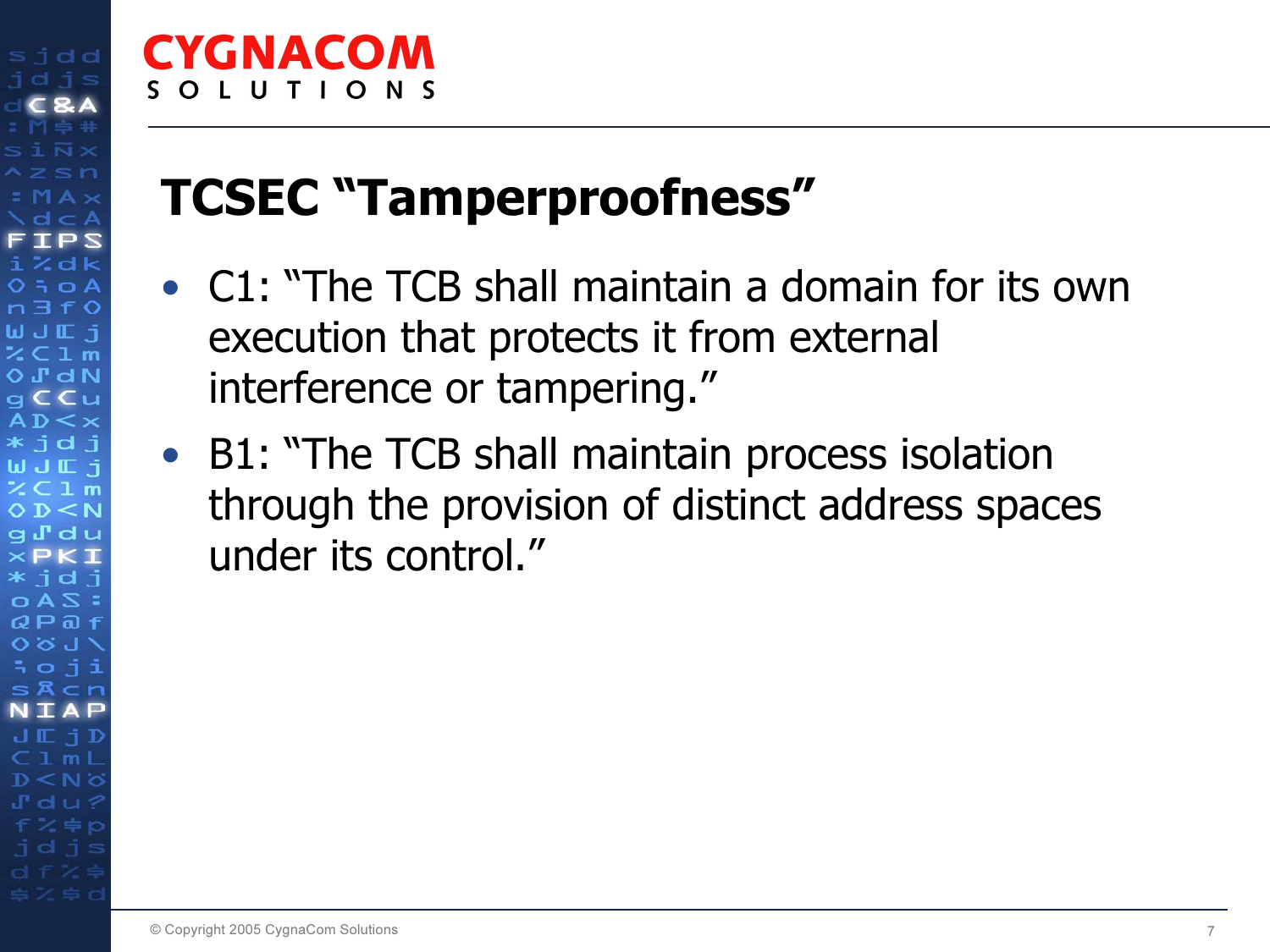#### **CYGNACOM**  $S$   $\Omega$ LUTIONS

## TCSEC "Always Invoked"

• C2: "The TCB shall isolate the resources to be protected so that they are subject to the access control and auditing requirements."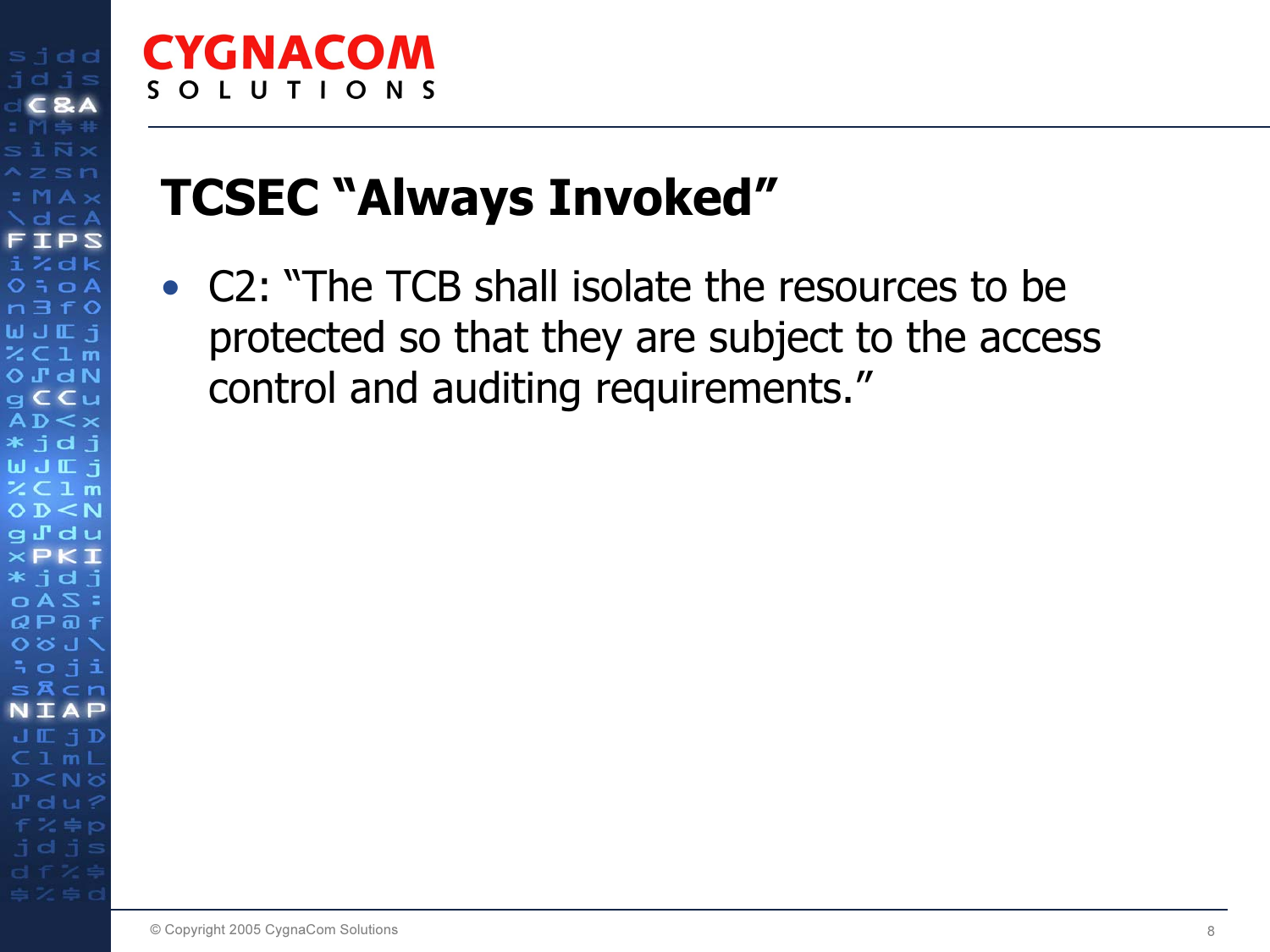#### **CYGNACOM** O N S  $S$   $\Omega$  $\blacksquare$ T L

## TCSEC "Small enough to be analyzed"

- B2: Modularity
- $\bullet$ B3: Layering and minimization
- Full reference monitor not required until B3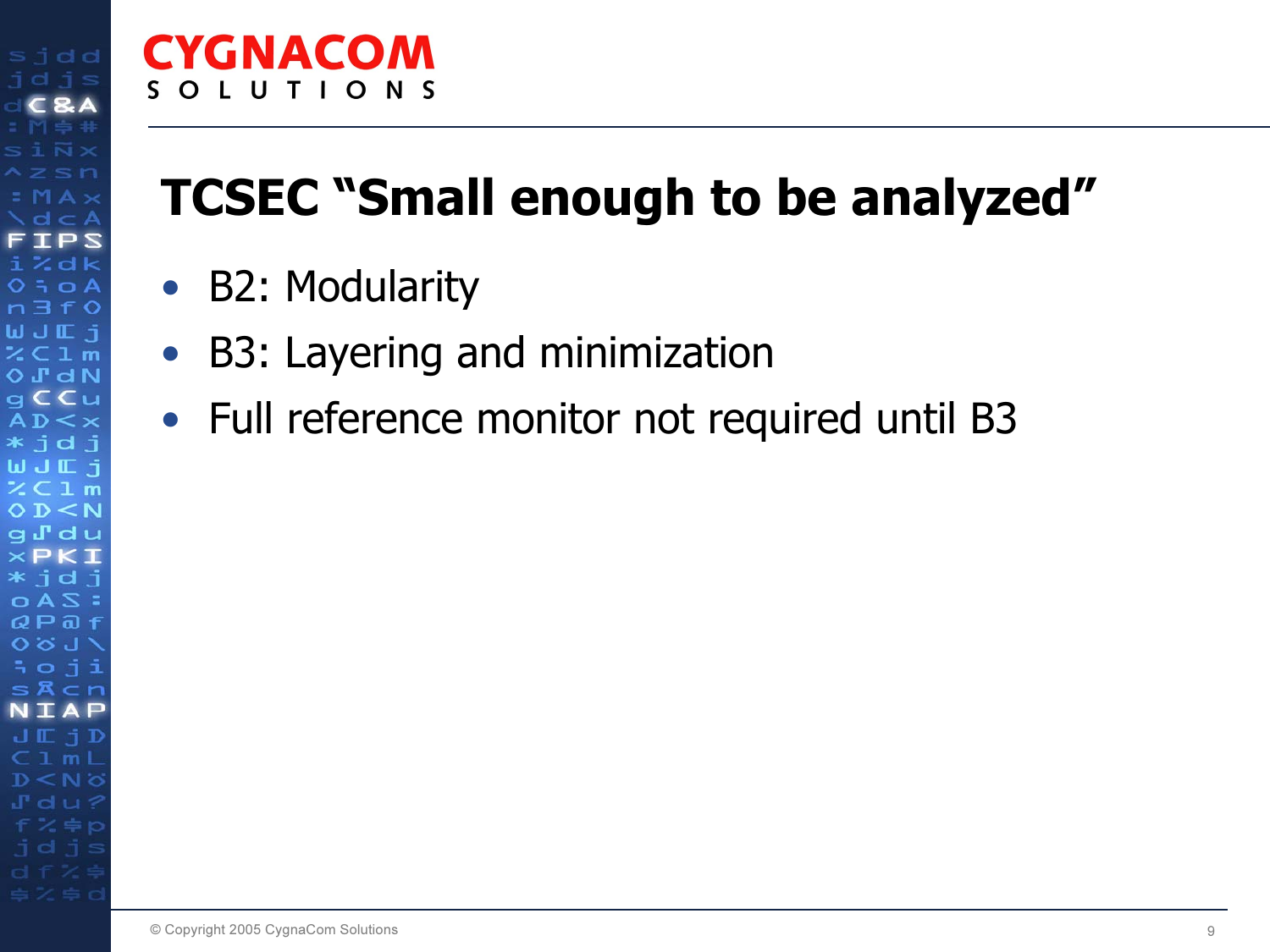### TCSEC B2 System Architecture

- •The TCB shall be internally structured into well-defined largely independent modules.
- • It shall make effective use of available hardware to separate those elements that are protection-critical from those that are not.
- $\bullet$ The TCB modules shall be designed such that the **principle** of least privilege is enforced.
- $\bullet$  Features in hardware, such as segmentation, shall be used to support logically distinct storage objects with separate attributes (namely: readable, writeable).
- The user interface to the TCB shall be completely defined and all elements of the TCB identified.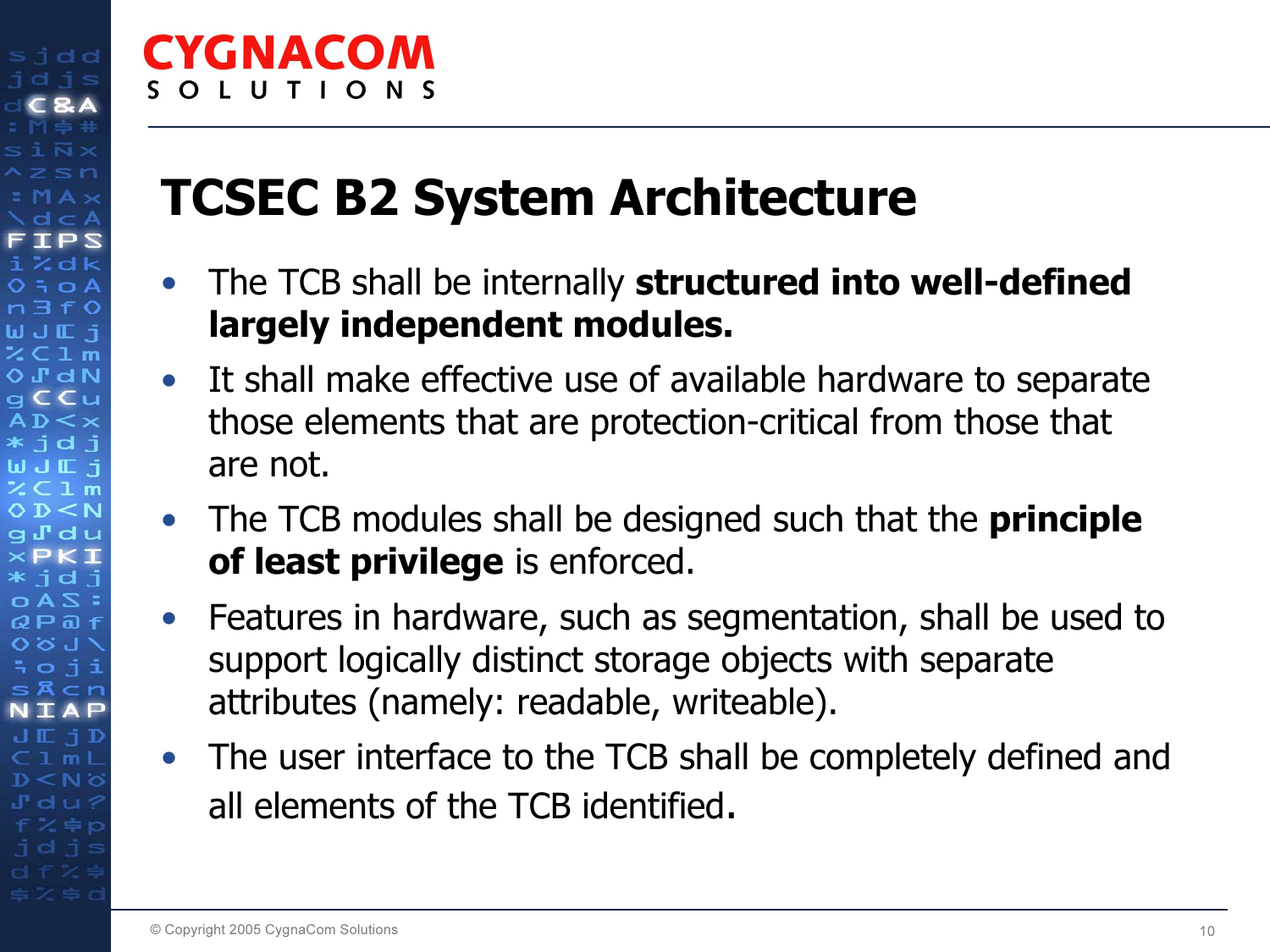# *GNAGOM*

## TCSEC B3 System Architecture

- The TCB shall be designed and structured to use a complete, conceptually simple protection mechanism with precisely defined semantics.
- This mechanism shall play a central role in enforcing the internal structuring of the TCB and the system.
- The TCB shall incorporate significant use of layering, abstraction and data hiding.
- Significant system engineering shall be directed toward minimizing the complexity of the TCB and excluding from the TCB modules that are not protection-critical.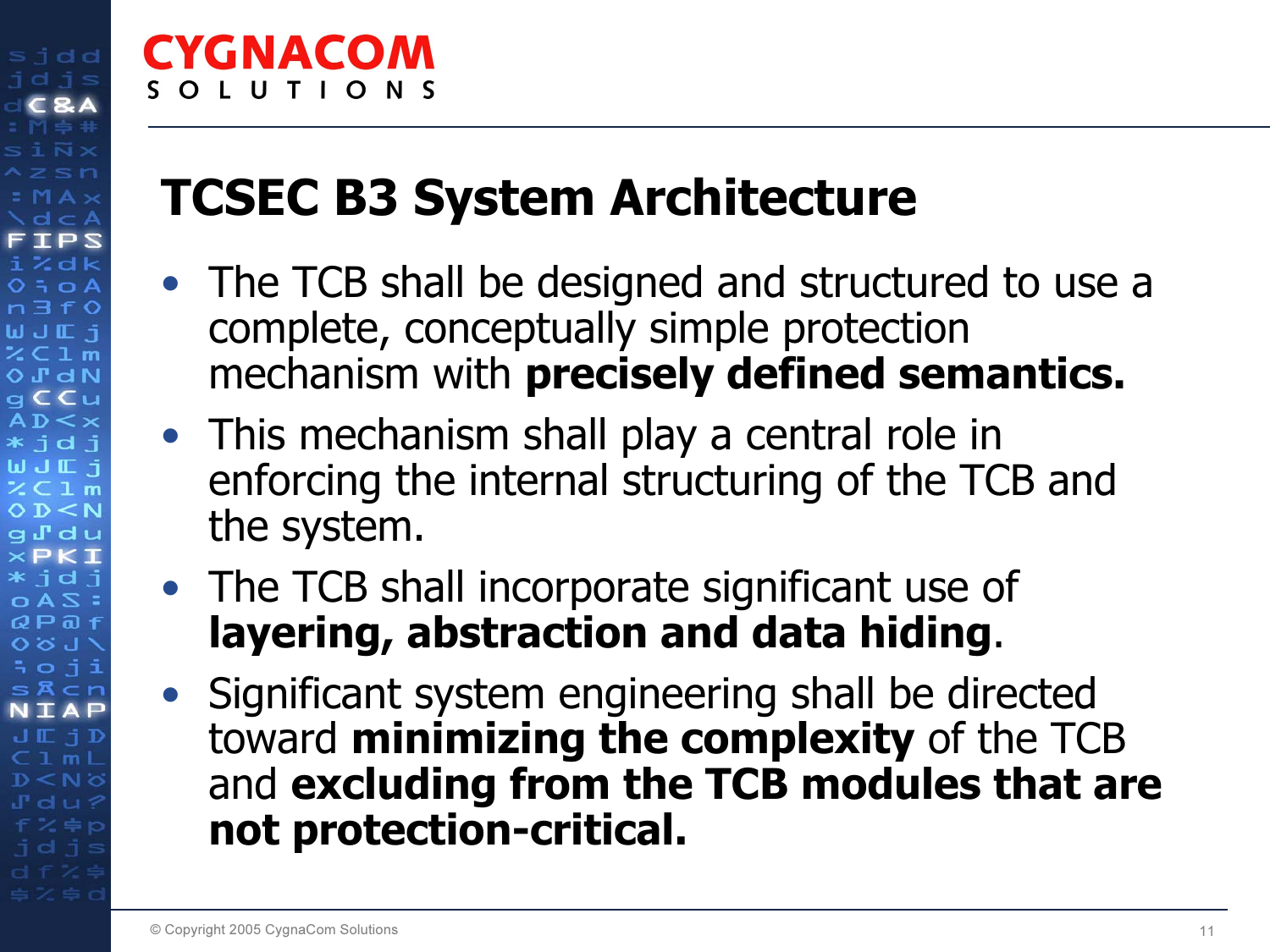#### **CYGNACOM** SOLUTIONS

## Common Criteria Version 2

- Tamperproofness
- $\bullet$ Always invoked
- Small enough to be analyzed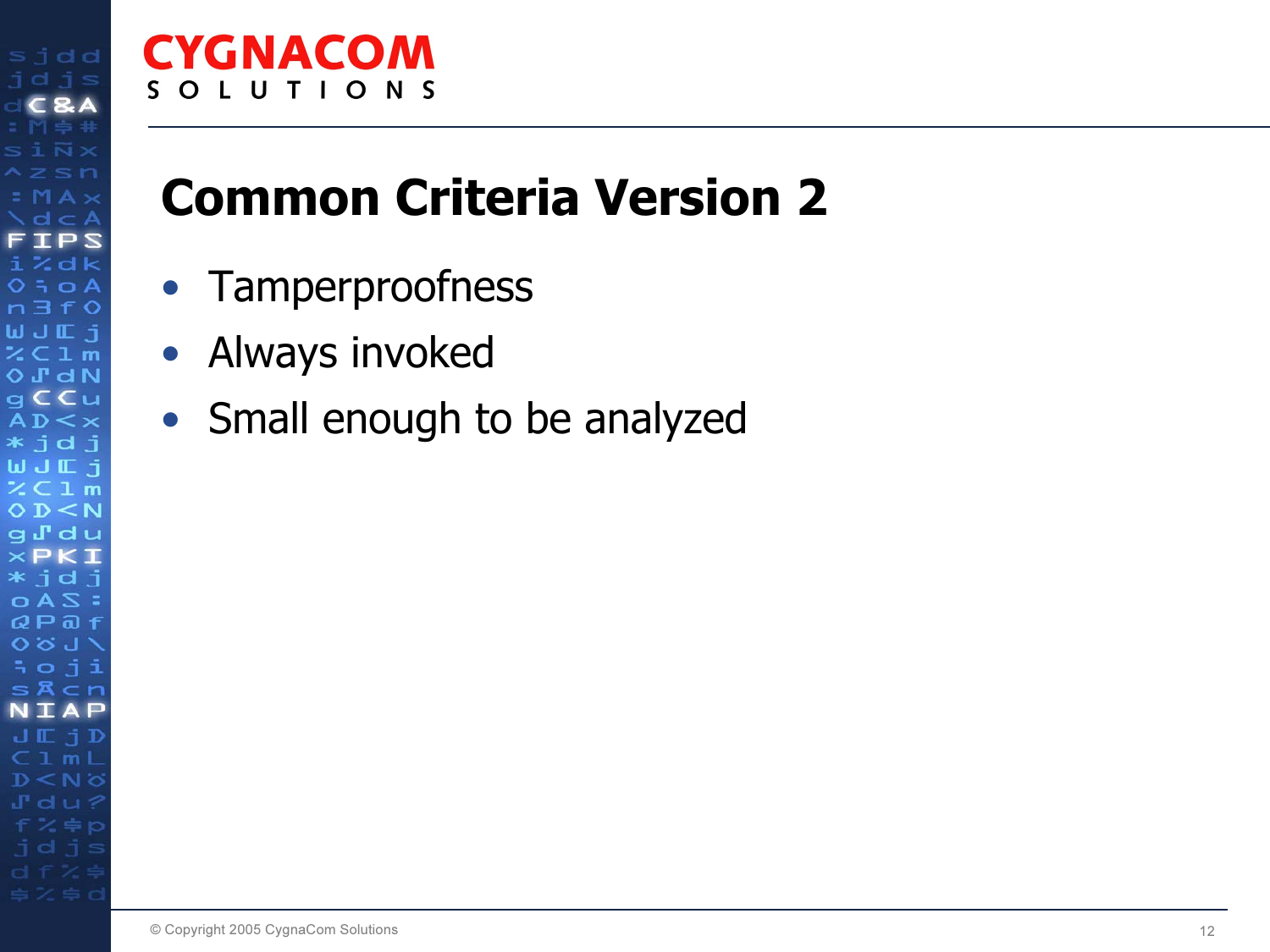#### **CYGNACOM** SOLUTIONS

## CC V2 "Tamperproofness"

- FPT\_SEP Domain separation
- FPT\_SEP.1 TSF domain separation
- $\bullet$  FPT\_SEP.2 SFP domain separation – SFP is
- FPT\_SEP.3 Complete reference monitor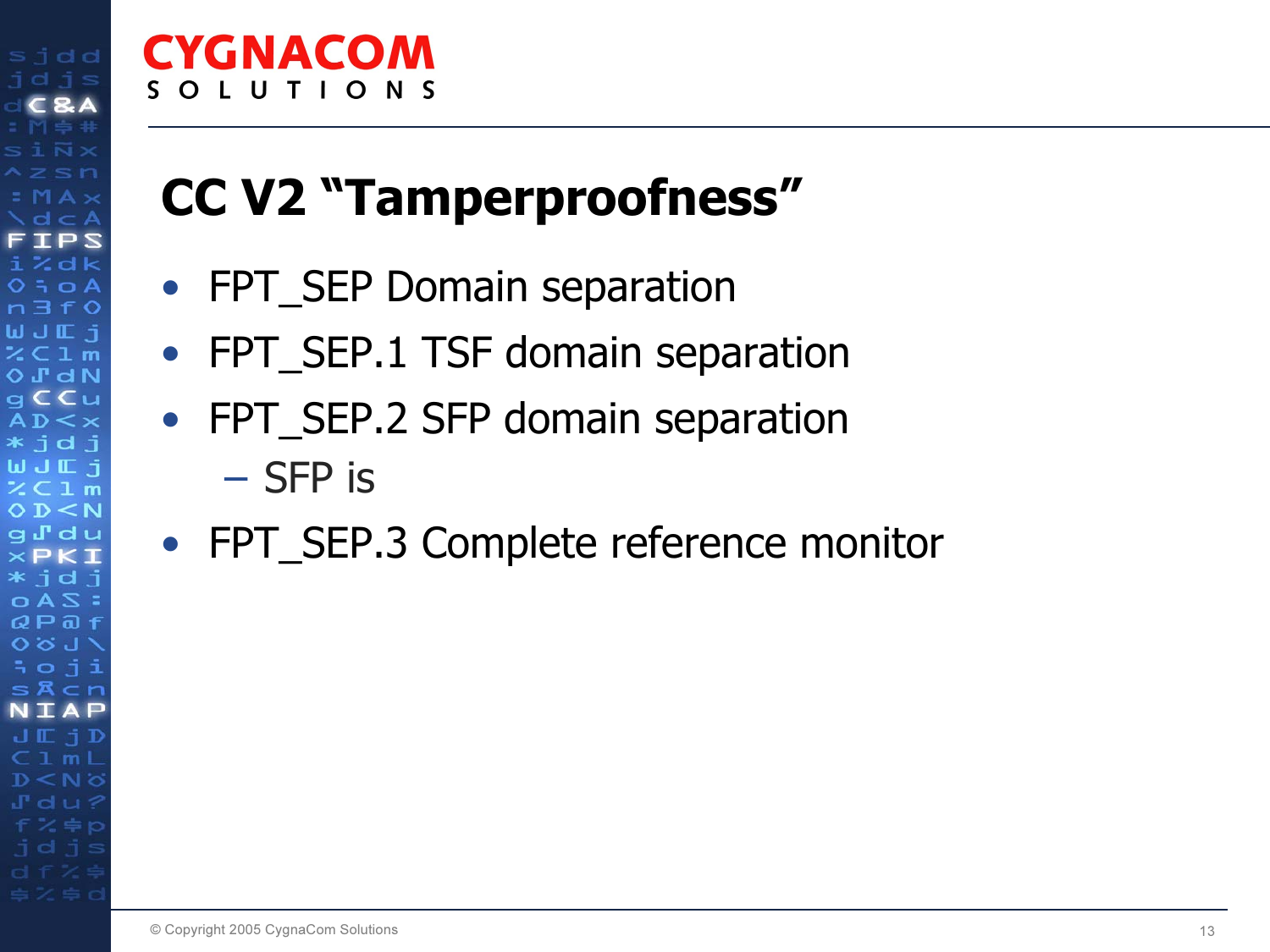## CC V2 "Always invoked"

- FPT\_RVM Reference mediation.
- •FPT RVM.1 Non-bypassability of the TSP
- FPT\_RVM.1.1 The TSF shall ensure that TSP enforcement functions are invoked and succeed before each function within the TSC is allowed to proceed.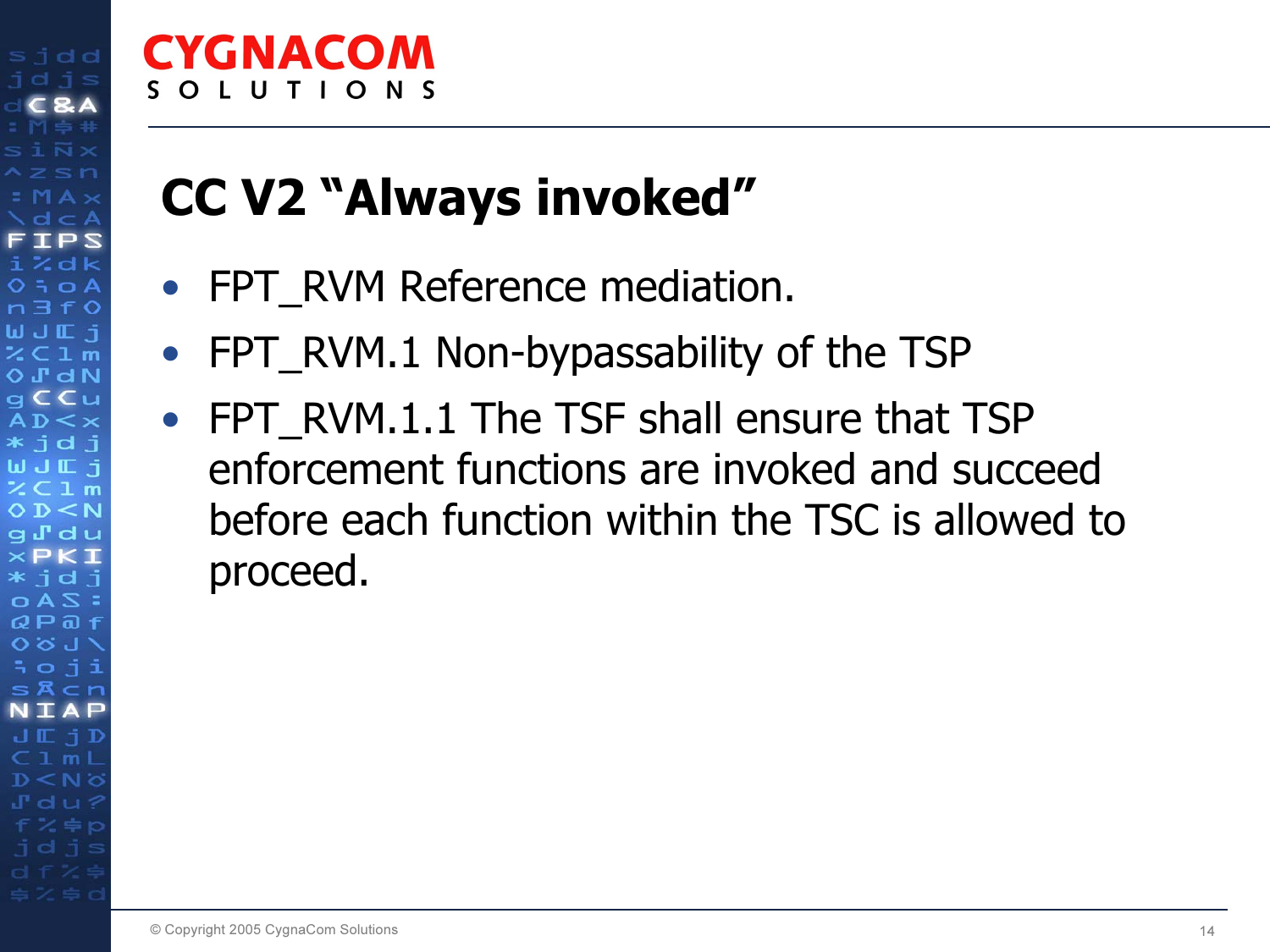#### **CYGNACOM** SOLUTIONS

## CC V2 "Small enough to be analyzed"

- ADV\_INT family
- Addressed under CC V3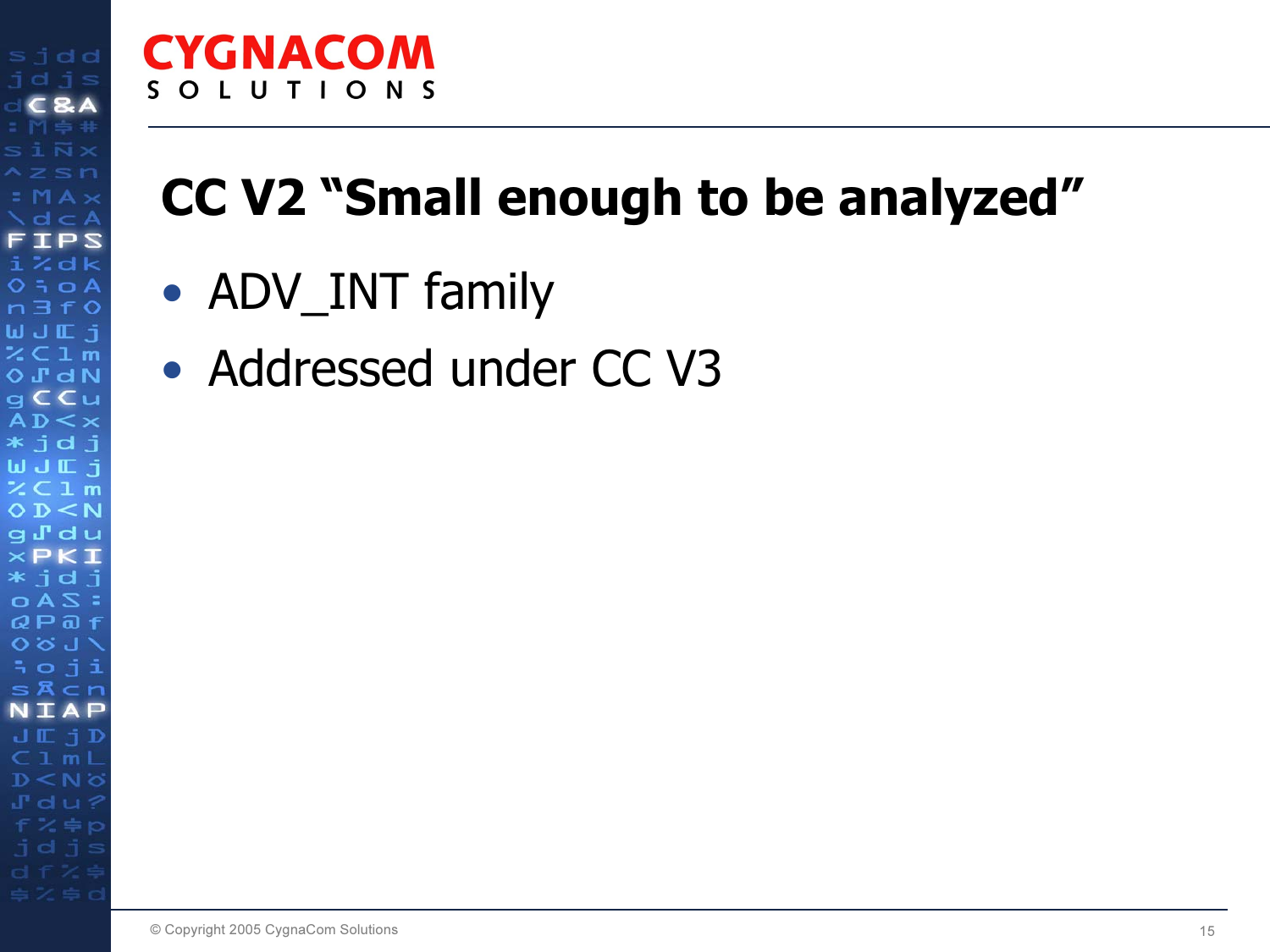## CC V2 Problems

- FPT\_SEP and FPT\_RVM were defined as security functional requirements (SFRs)
- Protection of the TSF and Non-bypassability depend on the overall design of the TOE
- Overall design is not addressed by the existing CC V2 security assurance requirements (SARs).
- Also, SFRs are not required at any evaluation assurance level (EAL).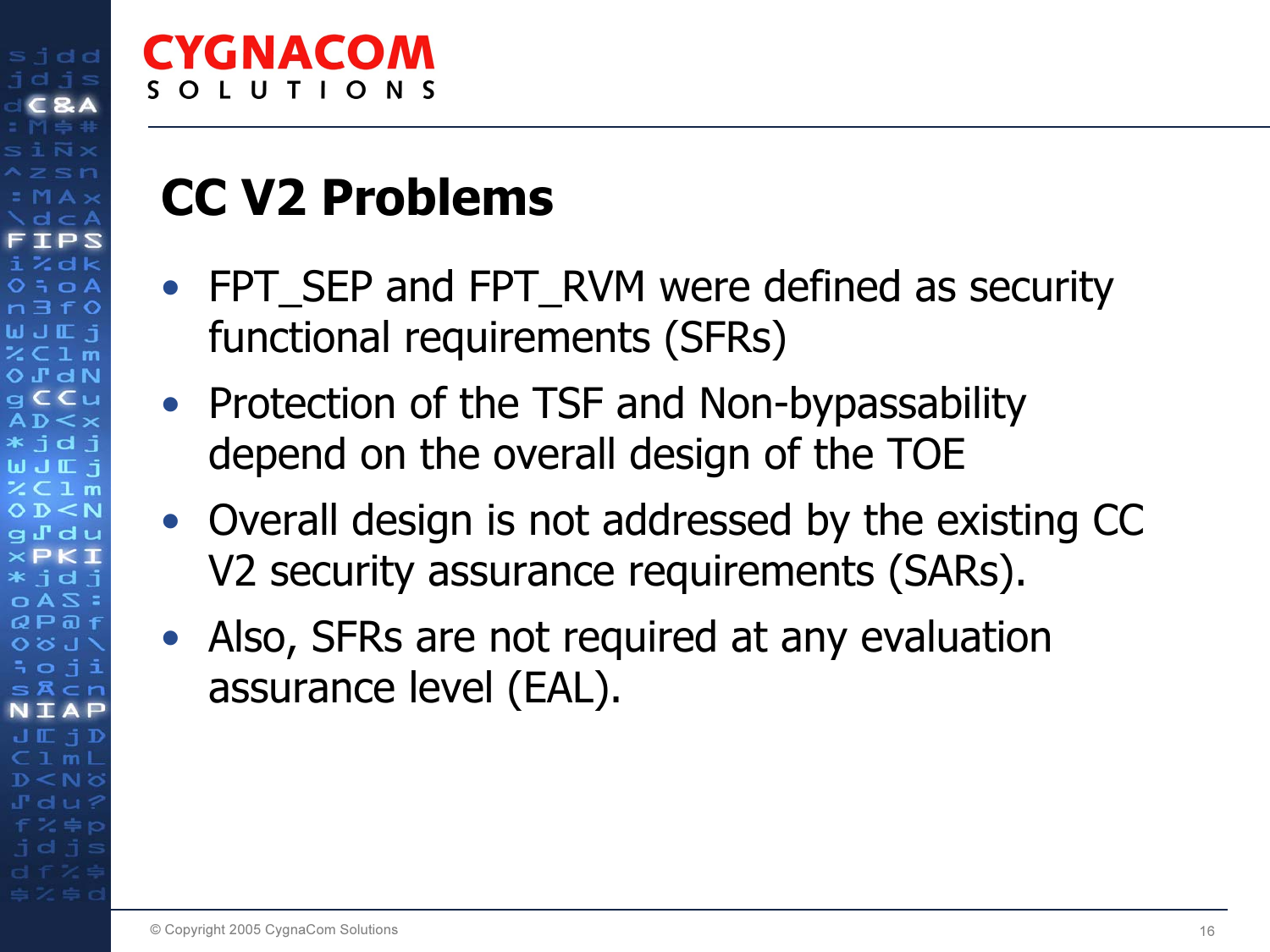#### CYGNACOM ONS - 11

### Common Criteria Version 3

- "Tamperproofness" and "Non-bypassability"
	- – ADV\_ARC: Architectural design
		- Self-protection
		- Domain isolation
		- Non-bypassability
- "Small enough to be analyzed"
	- ADV\_INT TSF Internals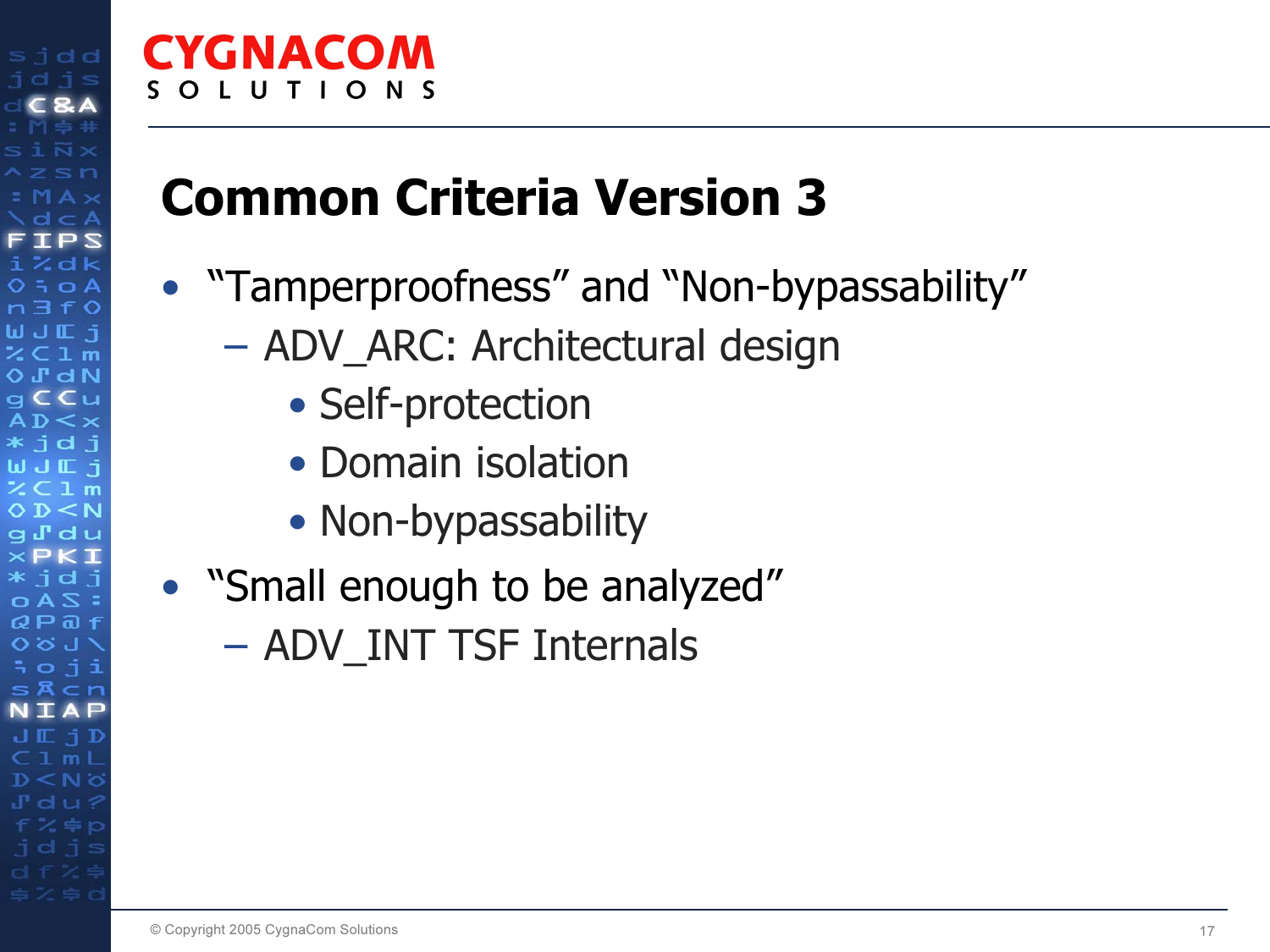#### CC V3 ADV\_ARC.1 Architectural Design with domain separation and non-bypassability

- •ADV ARC.1.1D The developer shall provide the architectural design of the TSF.
- •ADV ARC.1.1C The descriptive information contained in the architectural design shall be at a level of detail commensurate with the description of the SFR-enforcing abstractions described in the TOE design document.
- •ADV ARC.1.2C The architectural design shall describe the security domains maintained by the TSF consistently with the SFRs.
- • ADV\_ARC.1.3C The architectural design shall describe how the TSF initialisation process is secure.
- • ADV\_ARC.1.4C The architectural design shall demonstrate that the TSF protects itself from interference and tampering.
- • ADV\_ARC.1.5C The architectural design shall demonstrate that the TSF prevents bypass of the SFR-enforcing functionality.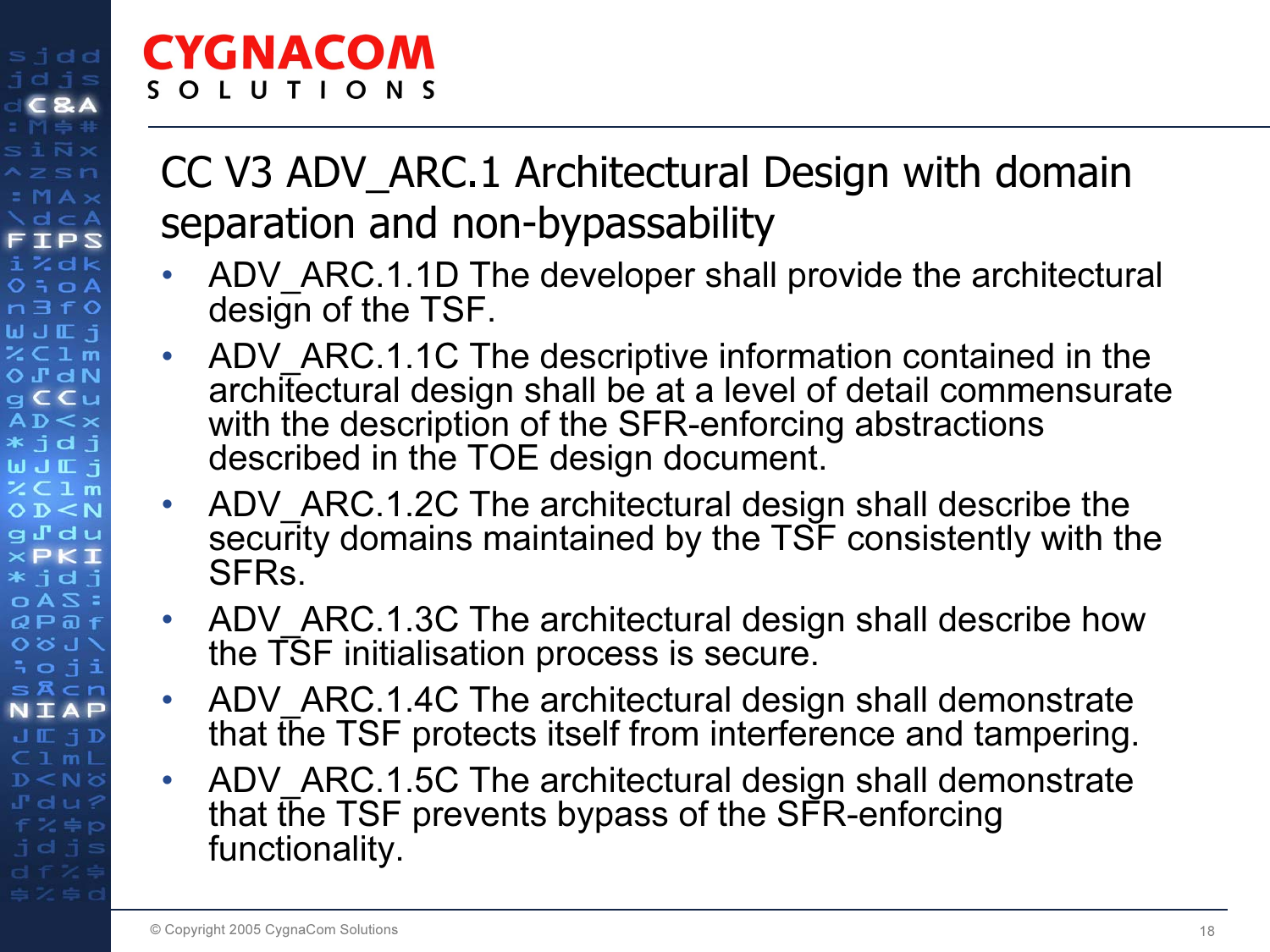#### CYGNACOM O N S  $S$   $\Omega$  $\mathbf{L}$   $\mathbf{L}$

## CC V3 ADV\_INT

- $\bullet$ INT.1 Partial modular decomposition
- $\bullet$ INT.2 Full modular composition
- $\bullet$ INT.3 Reduction of complexity through layering
- INT.4 Minimisation of complexity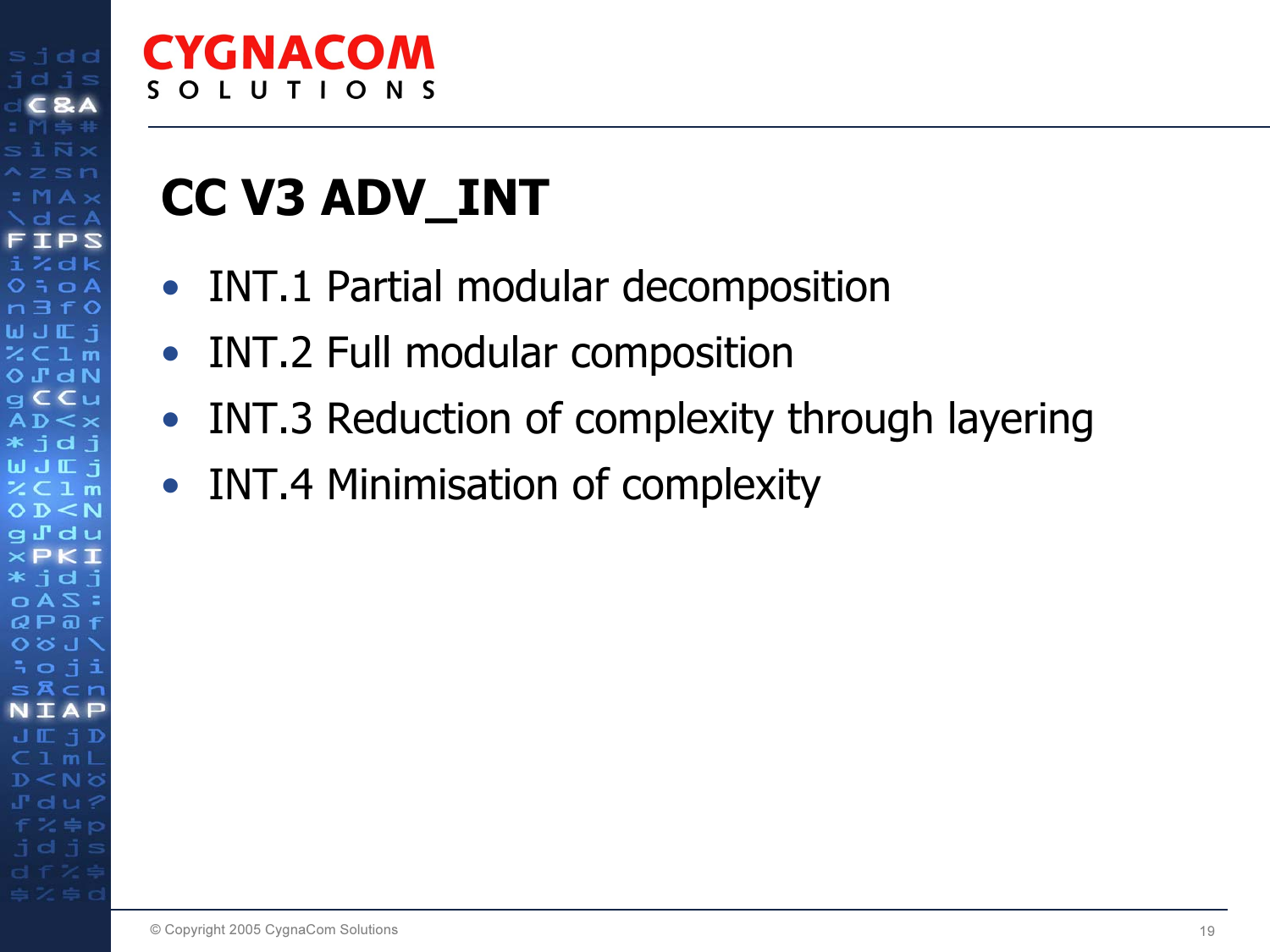## *GNAGOM*

### Future Work / Issues

- $\bullet$ ADV ARC family needs to be integrated with ACO class
- Current draft is missing guidance for trusted applications running on top of an OS when the OS is not part of the TSF
- No levels for ADV\_ARC family
- Vague guidance in Appendix A and CEM may result in weakest possible interpretation becoming universally accepted
	- I.e., requirement is addressed by hand waving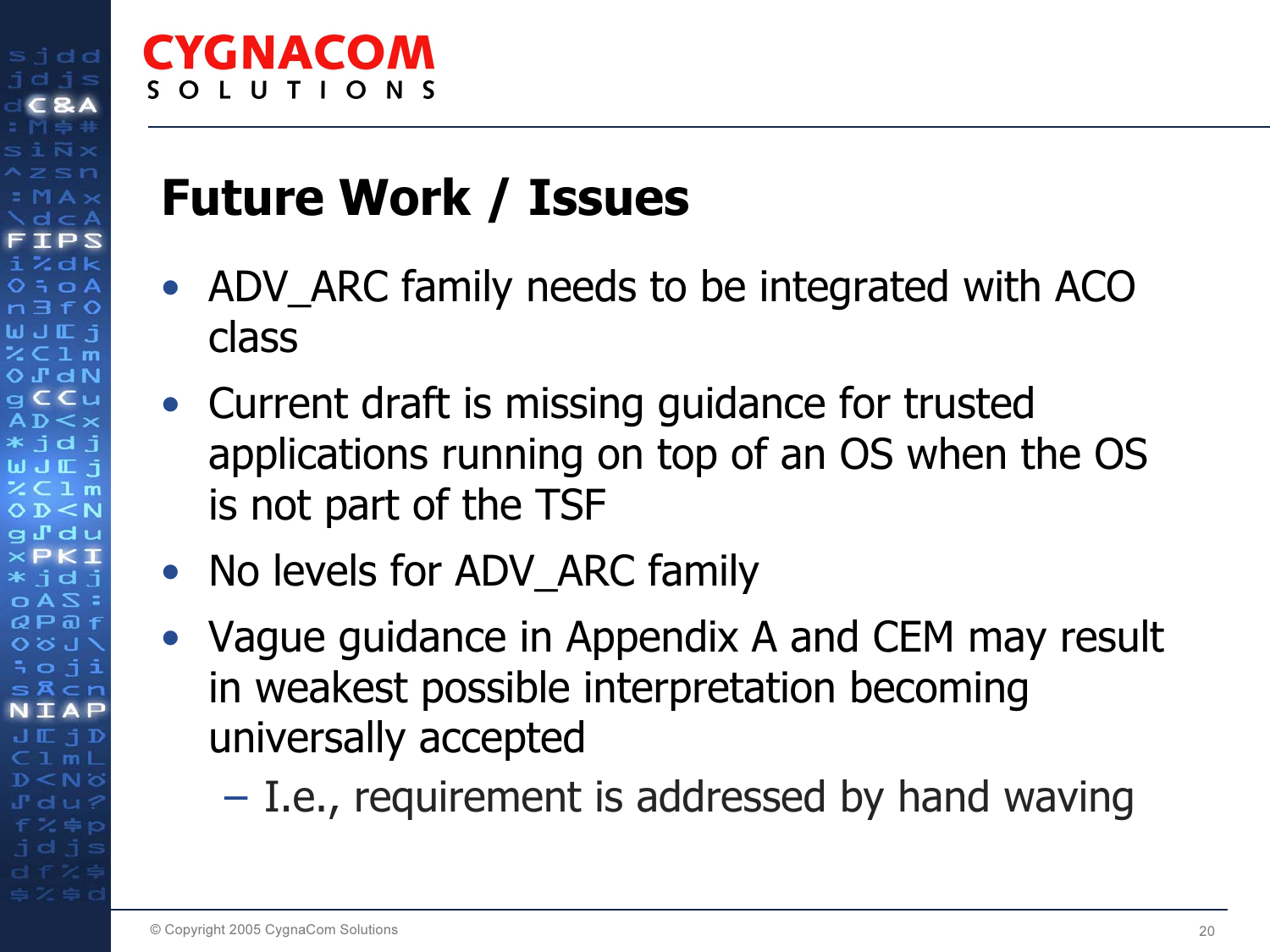## IGNACOM

## Trusted Application Issues

- Current draft of CC v3 is missing guidance for applications running on top of an OS when the OS is not part of the TSF
- Applications should be required to protect their own data structures, code, and interfaces, but cannot be expected to protect themselves from the underlying OS
- Is it OK for Protection of the TSF to be partially or wholly provided by the IT environment?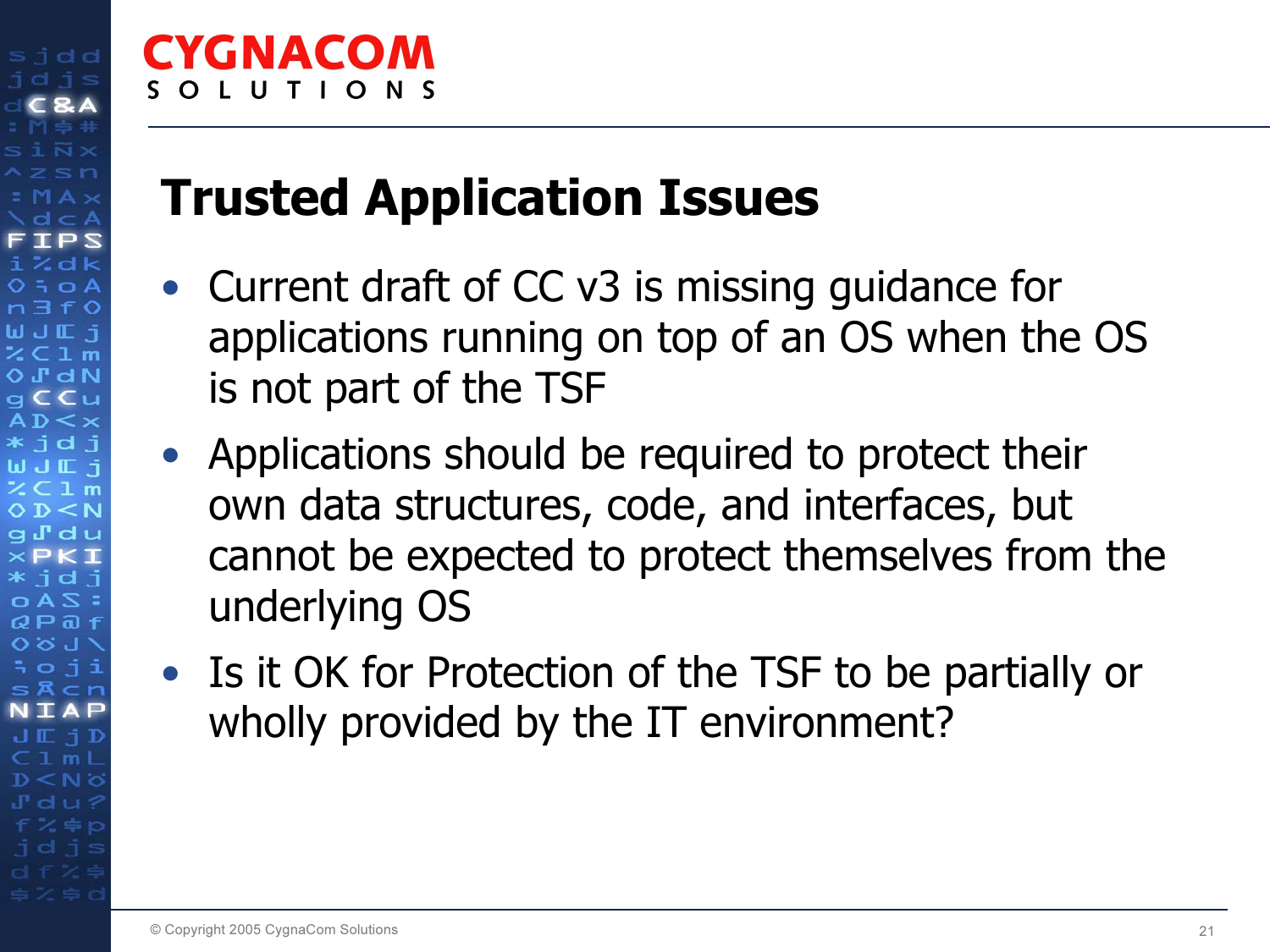# ZGNACOM

### References

- Anderson, James P. Computer Security Technology Planning Study, ESD-TR-73-51, Vol. II, ESD/AFSC, Hanscom AFB, Bedford, MA, October 1972
- Department of Defense Trusted Computer Security Evaluation Criteria, DOD 5200.28-STD, December 1985.
- •Common Criteria Version 2.2, January 2004
- •Common Criteria Version V3.0 Rev 2, July 2005